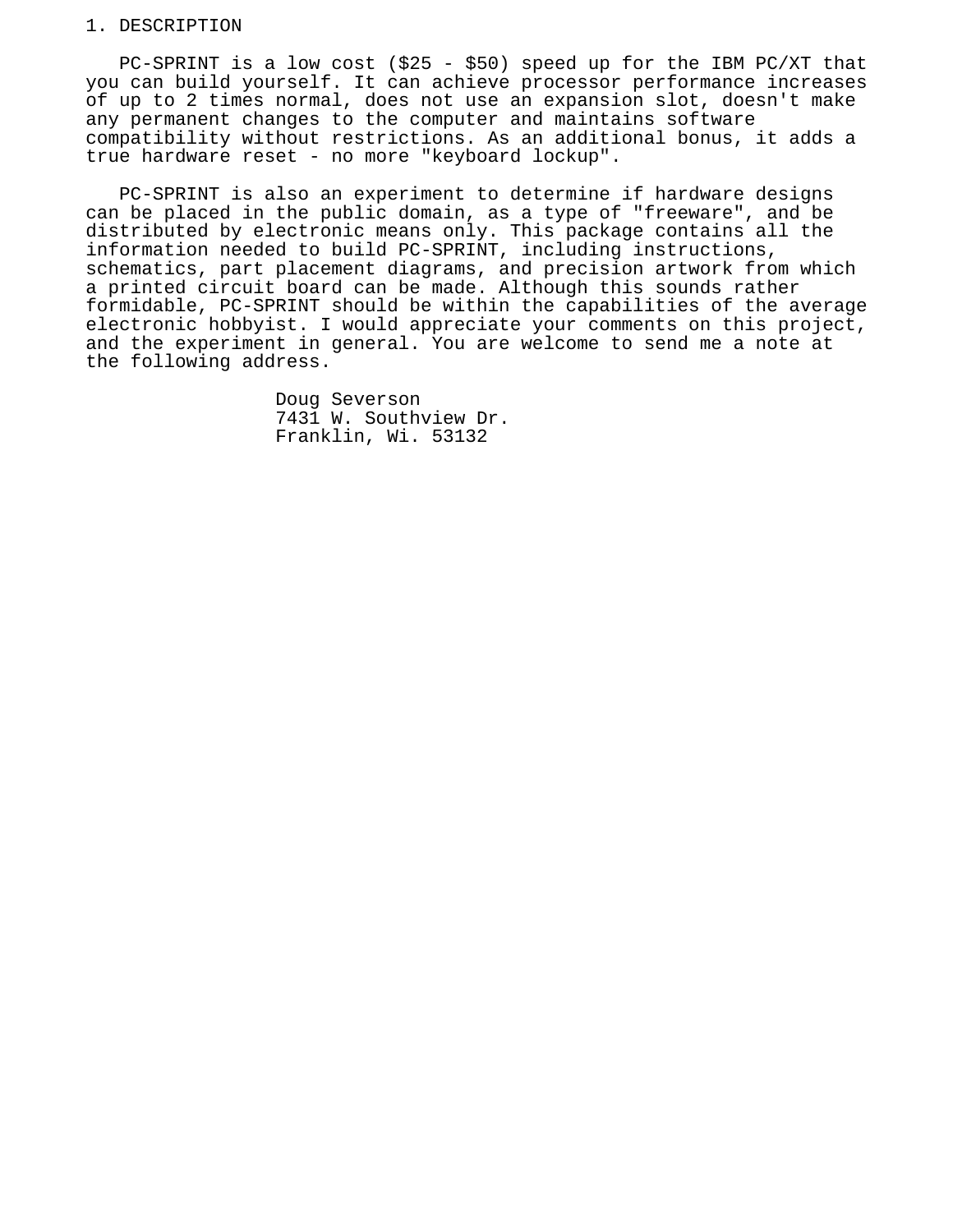### 2. CAVEATS

 As an old "hardware hacker", I consider this project simple and straight forward - but that's easy for me to say. If you feel nauseous at the mere thought of removing your PC's cover, pass this up or get help. Maybe your user's group could arrange to have some made at reasonable cost.

The claims made here are real - this package was done on a PC running an 8 megahertz (mhz) V20 processor at 7.37 mhz. The actual performance increase provided by PC-SPRINT depends on what your particular computer can handle, and on choice of processor. In my case, the faster clock provides a factor of  $1.55x$  (7.37/4.77); the V20 is variously rated at 1.1 to 1.4X over an 8088 at the same clock, giving an overall factor somewhere between 1.7 and 2.1X.

 Unfortunately, a 7.37 mhz clock, with no "wait states", pushes the PC's design to its limit. Your particular setup may not be capable of full speed, but with a simple component change to PC-SPRINT (explained later), you can find your machines maximum. If your PC has a 5 mhz 8087 (number cruncher chip), it must also be replaced along with your original 8088.

 If you do decide to give this a try, check one very important detail before committing any time or money - PC-SPRINT depends on replacing the PC's 8284A clock IC with a circuit board - on most PC's and XT's I've seen, this chip is socketed and easily removeable. However, this is not true for all machines. Using the directions given in the installation section, open up your PC, locate its 8284A, and make sure it is in a socket. If not, you must unsolder it from the motherboard and put a socket in its place. This isn't too difficult, but may not worth the effort.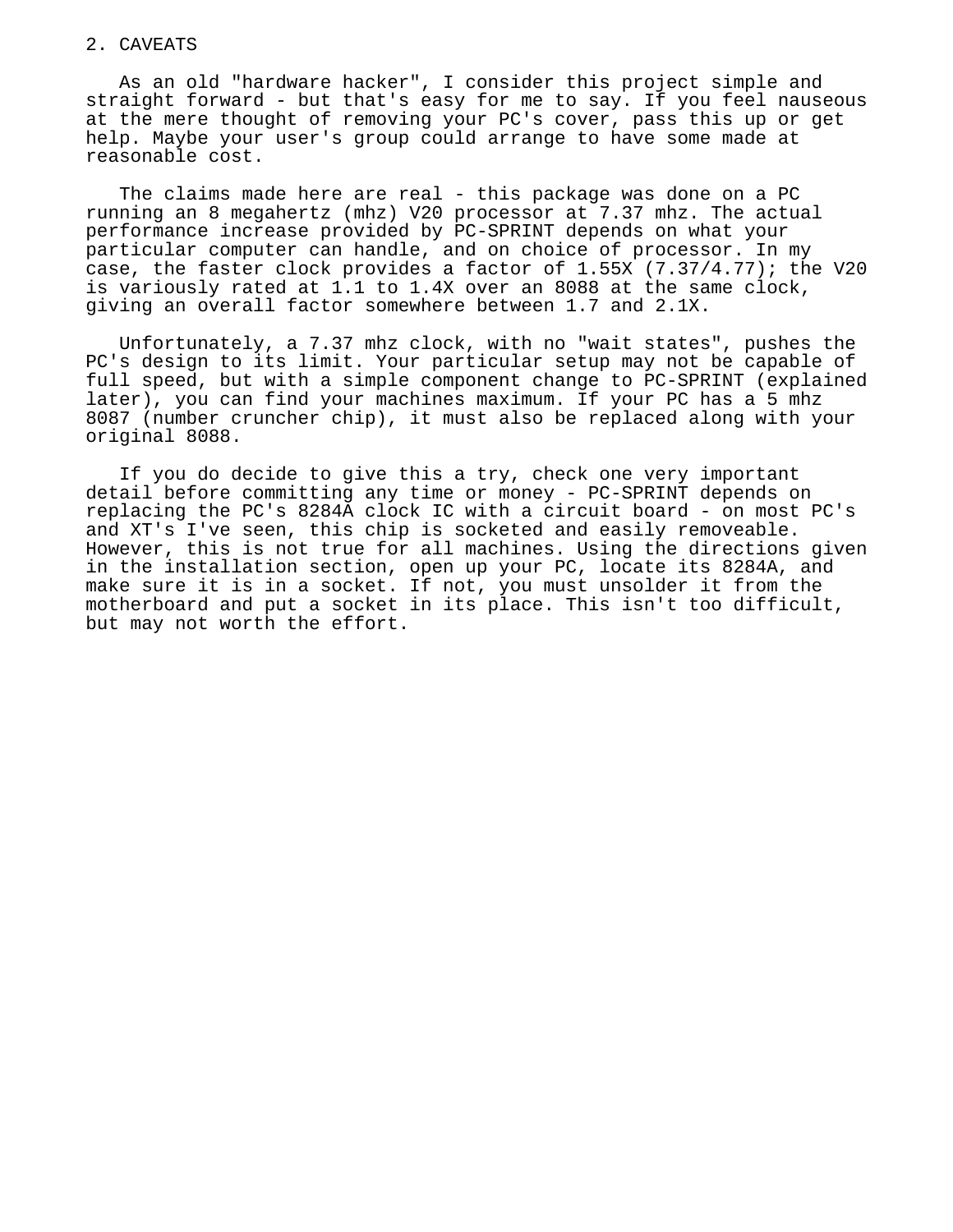#### 3. CONSTRUCTION

 The parts list shows all components needed to build PC-SPRINT; Radio Shack catalog numbers are given for some parts as a reference. Most items should be available by mail order - check the ads in BYTE or RADIO ELECTRONICS. As resistor/capacitor values are not critical, substitutions can be made freely - but try to keep within  $+/- 10$ %. Make sure that the processor you order (8088 or V20) is rated at 8 mhz. Its also a good idea to get extra crystals (18.342 mhz or 20 mhz) just in case your PC won't run at full speed. The external switches can be mounted in any convenient manner, but the plastic box specified is handy and cheap. If you can't locate the terminal strip for the cable, it can be directly soldered in the board, but this will make routing the cable more difficult. The square pads on the top of the 2x artwork mark pin 1 of IC's, + side of polarized capacitors, and cathode side of diodes.

 The key to building PC-SPRINT is making a printed circuit board from the provided artwork. This mainly entails duplicating (at 1X size) the circuit pattern on a blank copper board, then "etching" away the unused copper not covered by the pattern. Several manual or photographic techniques are possible, using materials made for the purpose. Check with local electronic parts distributors for products or complete kits made by Radio Shack, DATAK, Kepro or G-C Electronics.

 I have included 1X and 2X artwork for both sides of the circuit board. Because of printer resolution, the 1X version is really only useful as a placement/routing guide if you manually copy the pattern; use the 2X for details. You do not have to make the board double-sided - although that makes a neater job of it - just do the bottom and duplicate the top connections with 30 gauge wire. The 2X artwork is very accurate and "camera ready". For both 1X and 2X versions, the "top" or component side, is shown as you would actually view the board from the top. The bottom (solder side) is shown as you would see it if you could look "through" the board from the top; thus it is a "mirror" image and must be flipped over to see how it would be if you saw it from the bottom. This may be confusing, but is standard practice, and really presents no problem for photographic techniques as the negative can be turned over for actual transfer to the board.

 Here is a list of some of the ways the board can be made. If you use the 2X artwork directly, check for horizontal breaks on the printout; I've noticed that some printers "drag" a print pin occasionally when doing graphics - the effect should be obvious if it happens.

 1) The easiest method is to draw the pattern directly on the bare board, using a special etch resist pen ( available at Radio Shack). This will work, but will likely give poor results.

 2) Standard pressure sensitive patterns can be purchased (also at RS) and used to duplicate the layout in a "cut and paste" manner on the copper blank.

 3) Using pressure sensitive patterns, copy the artwork on clear plastic sheets, then contact print a negative using printed circuit reversing film. The negative can then be used to contact print the layout on special photo-sensitive copper boards.

 4) The best technique is to have the supplied 2X artwork photographically reduced to an actual size negative, then contact print on photo-sensitive boards. A good photo shop can make the negative.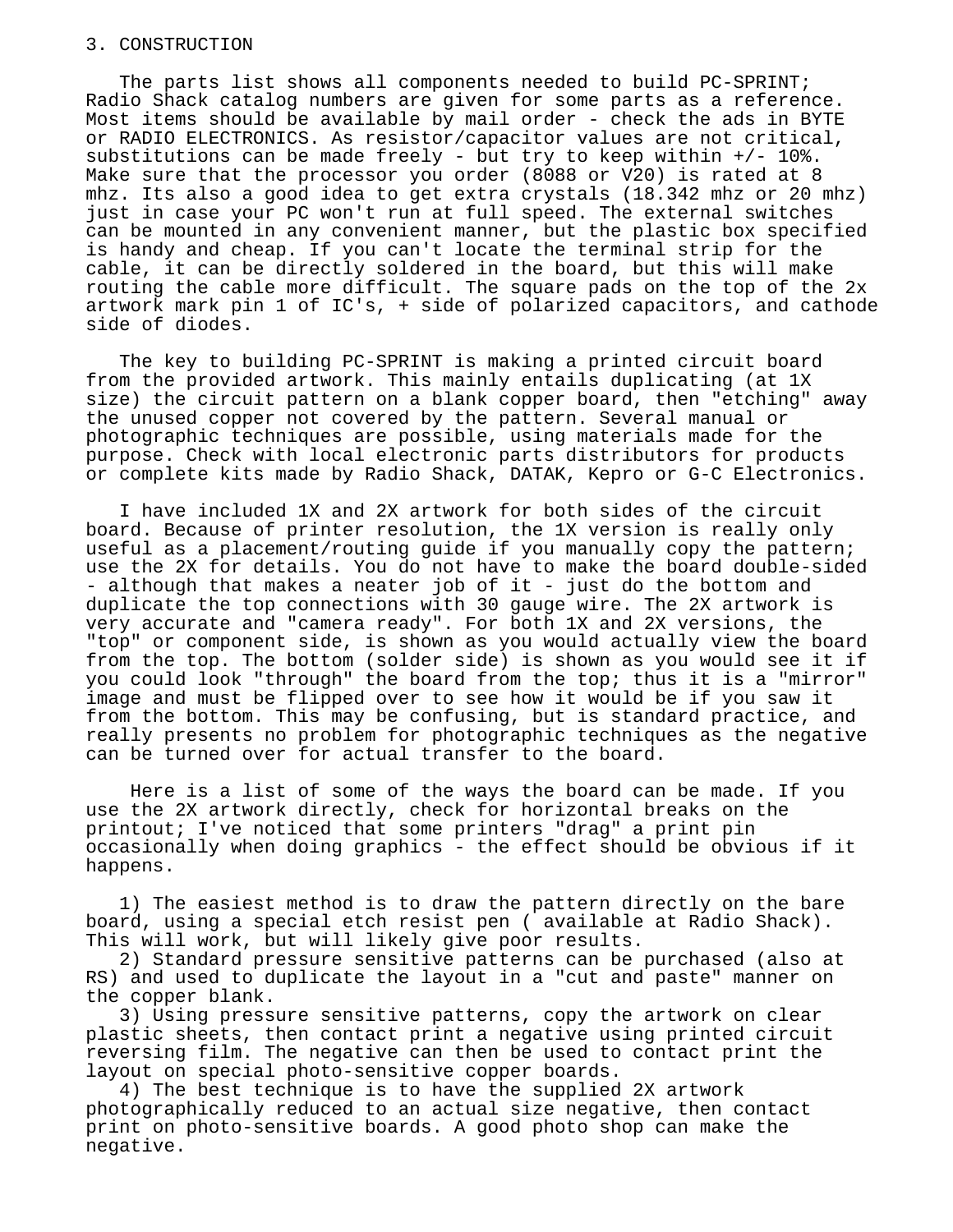5) A variation of the last technique is to reduce the 2X artwork on an ordinary reducing XEROX machine. A double reduction of 71% will be close enough  $(0.71 \times 0.71 = 0.5041)$  if the machine can't do half-size. The last reduction can be on "transparency" film, and then used to contact print a negative. Ordinary copier paper can be used, but requires some furthur steps; you can make a "decal" using "lift-it" film (available from electronic suppliers) or spray several coats of clear acrylic on both sides of the paper to make it translucent (this does work - but exposure time more than doubles). In either case, check the final copy for flaws and "touch-up" where necessary with a black fine tip marker.

 After the board is etched, cleaned and trimmed to size, check it for shorts and breaks. Drill all holes with a #64 wire gauge drill bit (use a small hand drill or "pin vise"). Slightly enlarge the holes for the cable terminal strip.

 Next, solder in the jumpers if you're using a single sided board, or, if double sided, solder pieces of bare wire on both top and bottom to make the feed through connections (see "feedthru sketch"). Trim off excess wire.

 Using the "partlist" drawing, place the diodes, resistors and capacitors in the proper holes, forming the leads as you go, and solder in place. Then place a small piece of cellophane tape on the top of the board where the crystal will go to prevent the crystal's case from shorting. Install the crystal vertically and solder in place. Trim off excess wire.

Then install the two 18-pin "solder tail" IC sockets at U2 and U3, and the 18-pin wire wrap socket at U1. Solder all socket connections. Try not to get excess solder on the wire wrap pins, and make sure they are properly connected. Finally, insert the terminal strip and solder in place. Clean off solder flux with rubbing alcohol and a cotton swab. Install the new 8284A in the socket at U3 to complete construction of the board.

 To make the switch box, remove the aluminum cover and drill two holes (usually 1/4") for the switches; notch the plastic box for the cable, and install the switches. Next cut the cable to length (3 to 4 feet), nick the insulation on both ends, and split the individual wires apart for a length of 1 to 2 inches. Strip off 1/4" of insulation from each wire end and solder either end of the cable to the switches (use the schematic diagram for the proper connections). It doesn't matter which wires are initially connected to which switch, but write it down since you must know when you insert the cable on the PC-SPRINT board. Make sure you have used the "normally-open" contacts on the push button switch - otherwise, the computer will be held "reset". Replace the switch box cover, placing the cable in the notch so that it doesn't get damaged.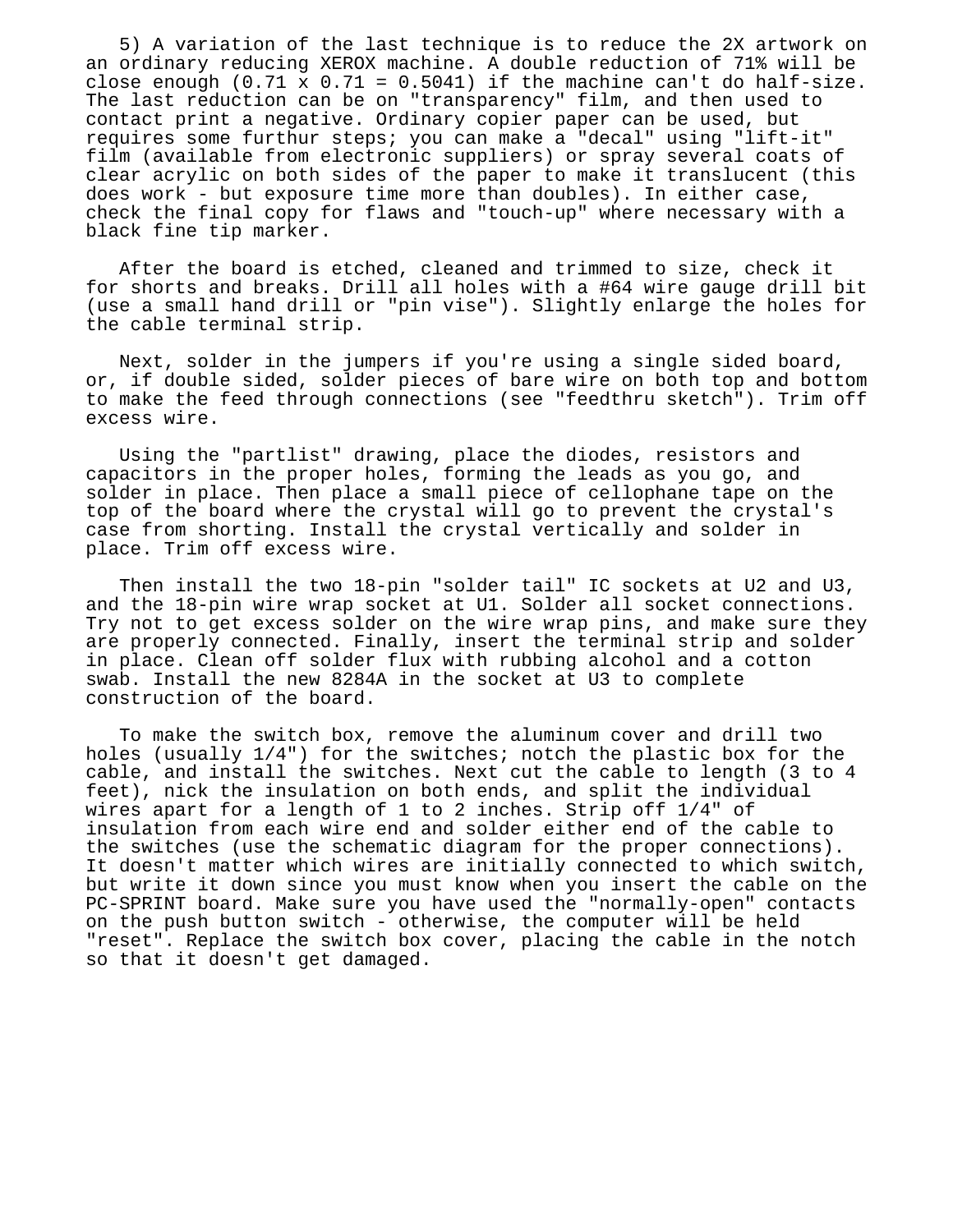#### 4. INSTALLATION

 If you've gotten this far, the rest is easy. The general idea here is to remove and replace the 8088, remove the original 8284A and put it on PC-SPRINT, route the switch cable and install PC-SPRINT in place of the 8284A. As you carry out the following directions, try not to directly touch any chip legs, as static electricity could damage them. Discharge yourself by occasionally touching some large piece of metal, like the computers case.



 First, and most important, unplug the computers power cord from the outlet to prevent any possibliity of shock. While you're at it, disconnect all external cables (crt, keyboard, printers, modem, etc.) to protect them from you and you from their power systems.

 Using the manufacturers directions, remove the computers case to gain access to the motherboard.

 Locate the 8088 processor (40 pin chip), note the direction of the notched end, and very carefully remove it. This may be done by alternately prying up on the ends of the chip a little at a time until it eases out (use a small screw driver or bent piece of metal). Another method is to fashion a 3/8 inch wide, 12 inch long strip of thin, flexible plastic, slide it beneath the chip from either open end, fold upward, and pull on both ends with a rocking motion until the chip pops out (be careful as the chip may fly out with considerable force - keep your face well to the side). Put the old processor into whatever protective packing the new one came in and save it. Insert the new processor into the vacant socket, making sure that the notched end is in the same direction as the original. You may have to bend the chip legs to fit by pushing the chip sideways against a flat surface so that all pins on a side deflect together. Try not to exert excessive downward force on the motherboard as you push the new chip into the socket.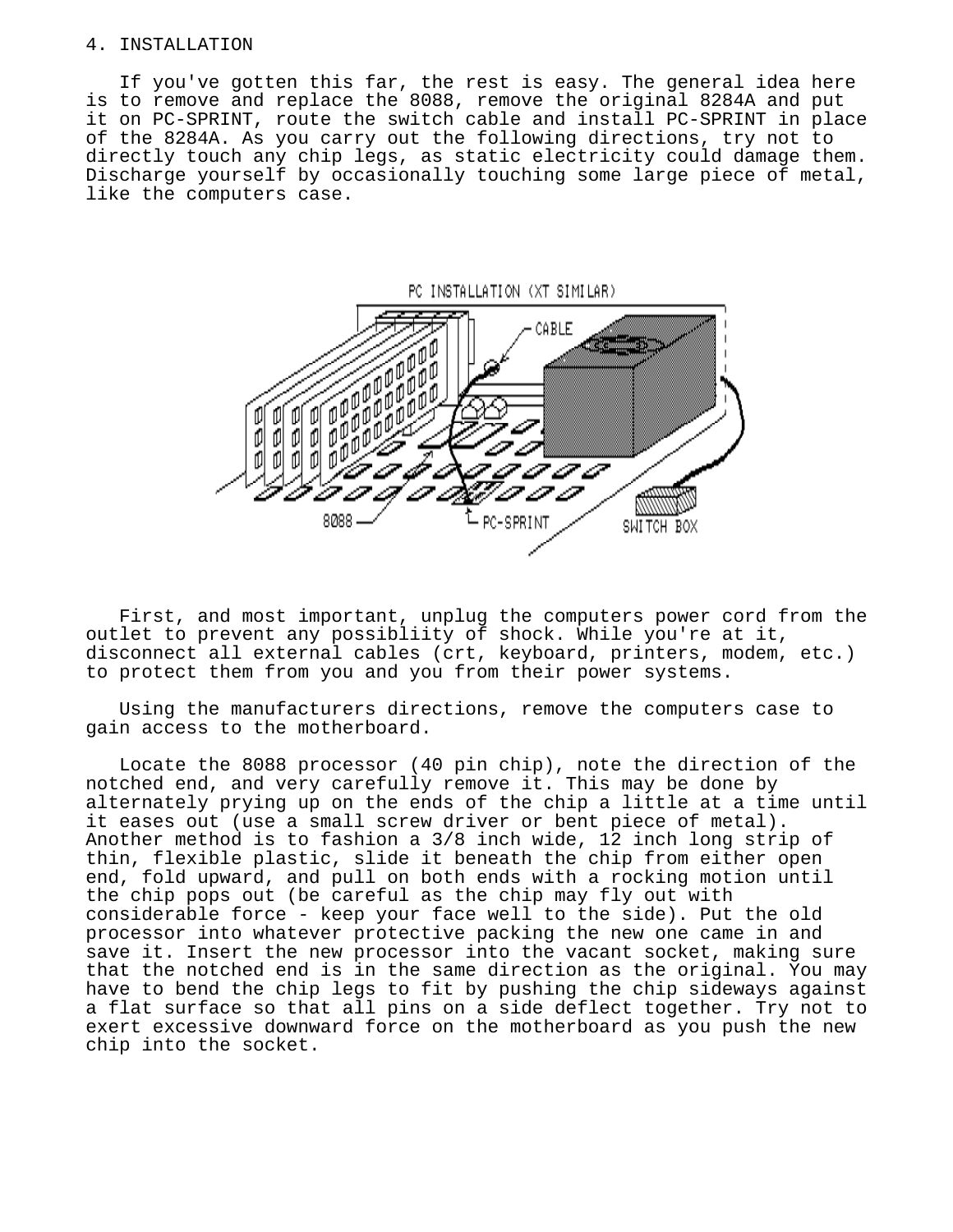Find the 8284A (18 pin chip - note notch direction) and remove it in a similar manner. On PC's, it's located close to the internal disk drives, around the configuration switch. For XT's, it's towards the back of the case next to the expansion slots. In either case look for the metal crystal can - the 8284A will be very close by. Insert the removed 8284A into the socket at position U2 on the PC-SPRINT board, as shown by the parts diagram.

 At this time, route the flat cable from the switches into the computer. Use any convenient path, but make sure that more than enough cable is inside the computer to reach the original 8284A socket (and then some). If you choose to run the cable over the back edge of the chassis, rather than using a back plate hole, protect both sides with electrical tape or use paper binder clips, on both sides, to force the cover to "ride" over the cable. Now open the terminal strip (on the bottom edge of the PC-SPRINT board) by pulling up on its plastic body, insert the pre-stripped ends of the cable into the holes (wire 1 to pin 1, etc), and close by pushing down on the body. Make sure the cable is seated firmly.

 Carefully align the underside pins from the PC-SPRINT board with the 8284A socket on the motherboard, checking that the chip notches are in the original direction, and push down firmly until you feel it "grab" in the socket. Check that all pins are seated in the socket (a small mirror might be handy) and that the PC- SPRINT board is level with the motherboard. The cable should be routed upward and gradually fold back over the PC-SPRINT board towards the back of the computer.

 You're now done with the installation. Replace the cover, re attach all cables, place the switch box in a convenient location, plug in the power cord, set the speed switch to normal, hold your breath and power up.

 If everything worked ok, the computer should "boot" normally. At DOS prompt, push the reset button - the machine should boot the same as "power-up". Now run some of your programs (use backup copies - just in case) to verify that everything else works. Flip the speed switch to high and re-execute the same programs. They should run noticably faster. Since PC-SPRINT speeds up only the processor, programs that do a lot of I/O work (disk, screen, etc.) won't show much improvement. Processor intensive operations, like spreadsheet recalcs, graphics, in-memory database searches,etc., should be much more responsive.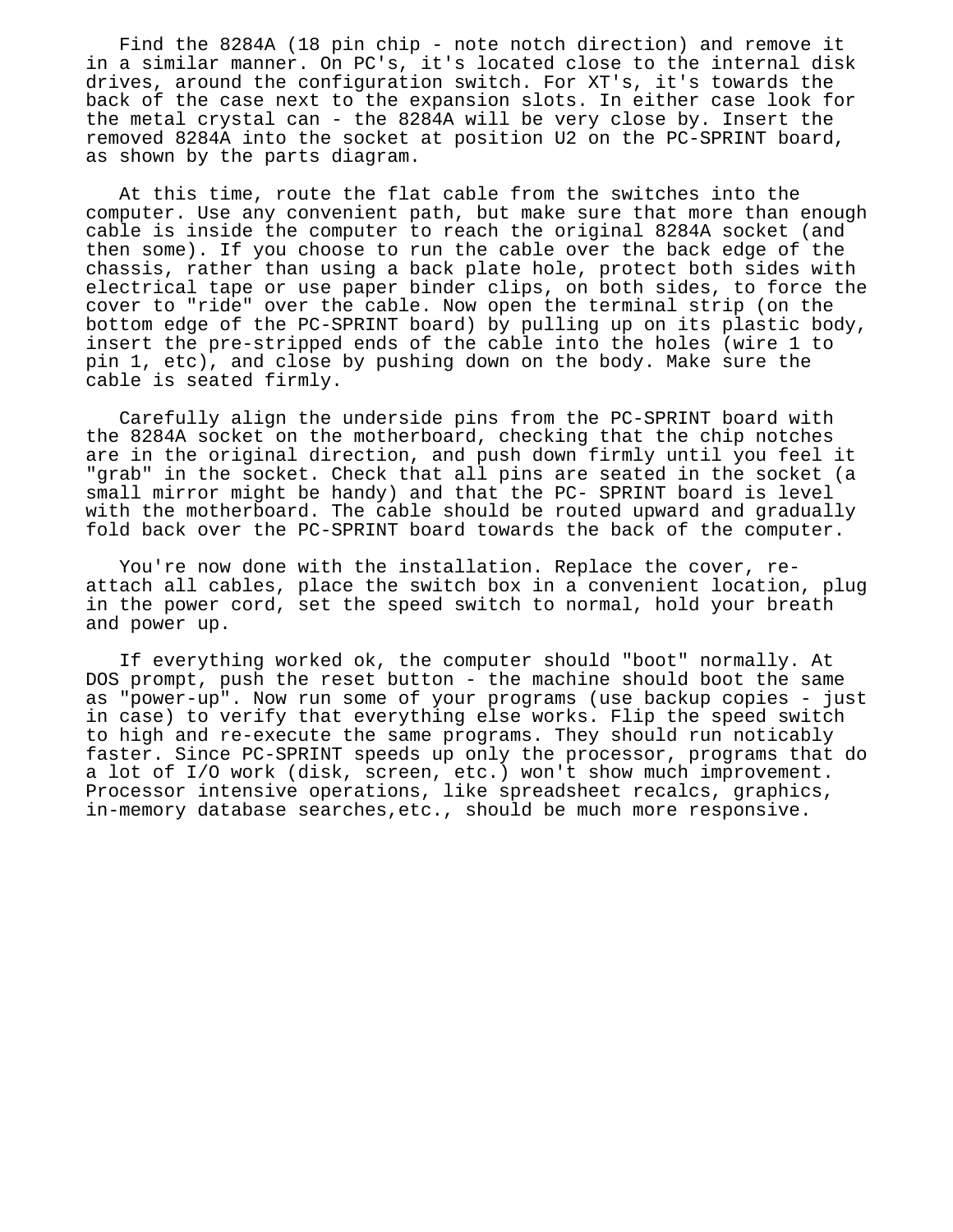What if the computer doesn't work now ?.

 First, recheck the installation looking for obvious problems such as:

- 1) cables or power cord not reattached
- 2) improper PC-SPRINT board installation (misalligned, not fully in socket, wrong socket, etc)
- 3) processor misaligned or pins bent under the chip (very common)
- 4) switch cable damage
- 5) loose switch cable connections
- 6) reset switch wired to normally closed contacts instead of normally open

 If nothing is found at this stage, remove and recheck the PC- SPRINT board for the following:

- 1) wrong parts or parts not in the correct holes
- 2) chips, tantalum capacitors or diodes installed backwards
- 3) crystal can shorting foil traces
- 4) bad solder joints
- 5) open or shorted foil traces
- 6) missing feedthrough wires (double sided) or jumpers (single sided)

 Hopefully, you've now found something, fixed it, and are happily running at high speed. If not, the problem may be more subtle, but still not too difficult to find. You could have a bad processor or other component, but most likely, something just can't handle the speed increase. Except for the processor, the basic design of the PC should be capable of operating at 7.37 mhz, but some adapter and ram expansion boards may not - particularly if somebody cut corners and used 200 ns rams instead of 150 ns types. The thing to do now is to back off the speed a bit. Remove the 22.11 mhz crystal from the PC-SPRINT board and replace it with a 20 mhz or even an 18.43 mhz version - still a substantial speed up.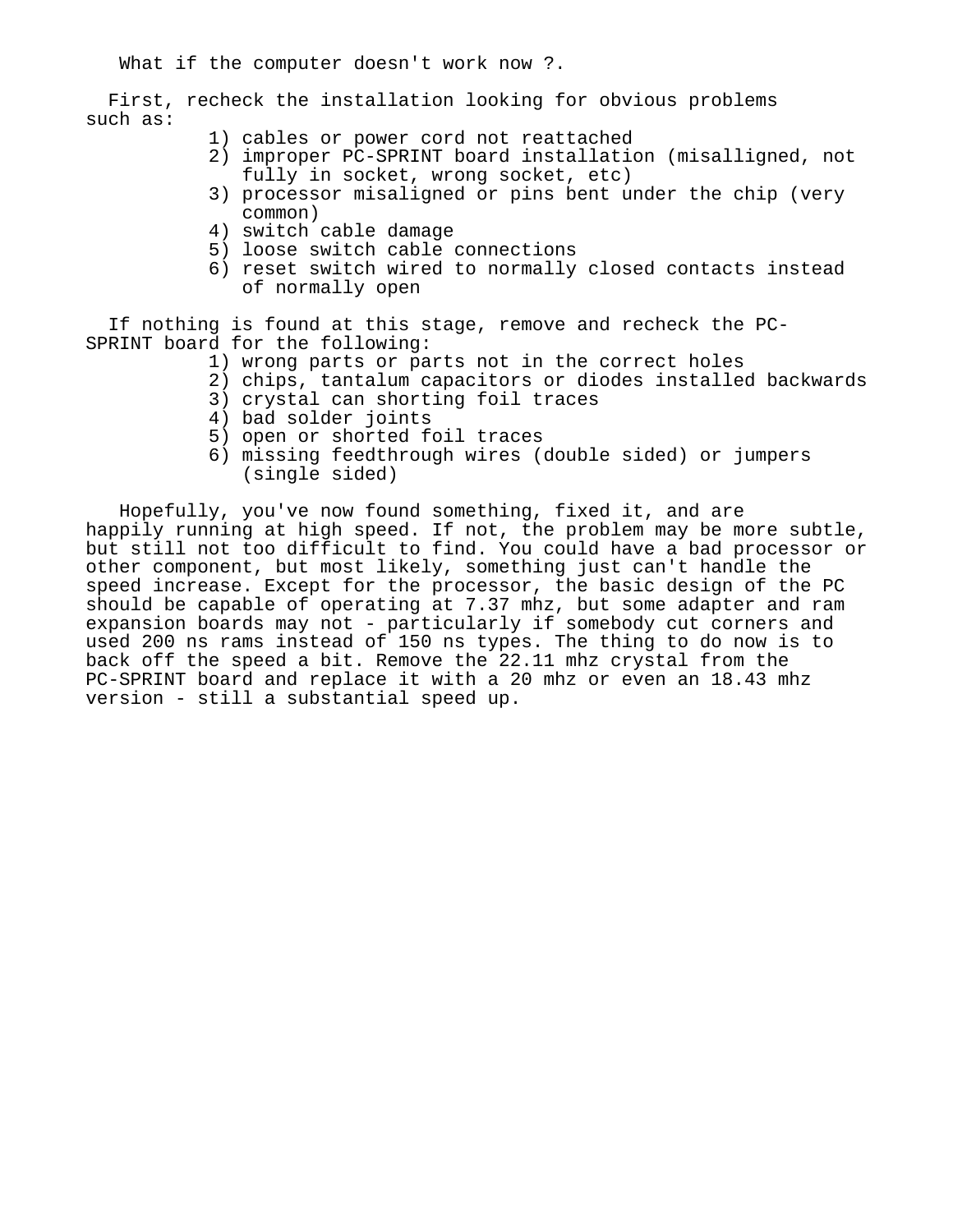### 5. OPERATION

 I have included two programs with this package. The first - NOPRTYCK.COM - is a public domain program which stops all memory parity checks (my regards to the unknown author). Some expansion boards will work ok at high speed - except that their parity check circuits are too slow. If you can't boot up at high speed without the infamous "PARITY CHECK x" message, restart at normal speed and execute this program (once between resets) BEFORE switching to high.

 The other, WARMBOOT.COM, is a simple program to set the flag which causes the bios to skip memory tests on reset. If you include it in your AUTOEXEC.BAT file, each time you restart with PC-SPRINT's reset button, the computer will come up very quickly (the same as a ctrl-alt-del).

 Operation of PC-SPRINT's switches is obvious. The toggle switch determines the speed (high or normal - which way depends on how you wired it) and the reset push button causes a hardware restart without powering down. In use, the speed switch can be changed anytime - even while a program is running - without problem, but try to do it at DOS prompt level. Keep the switch box out of the way so that you don't inadvertantly hit the reset button. When you really want to restart, tap the button firmly but quickly, otherwise the warmboot flag will be lost.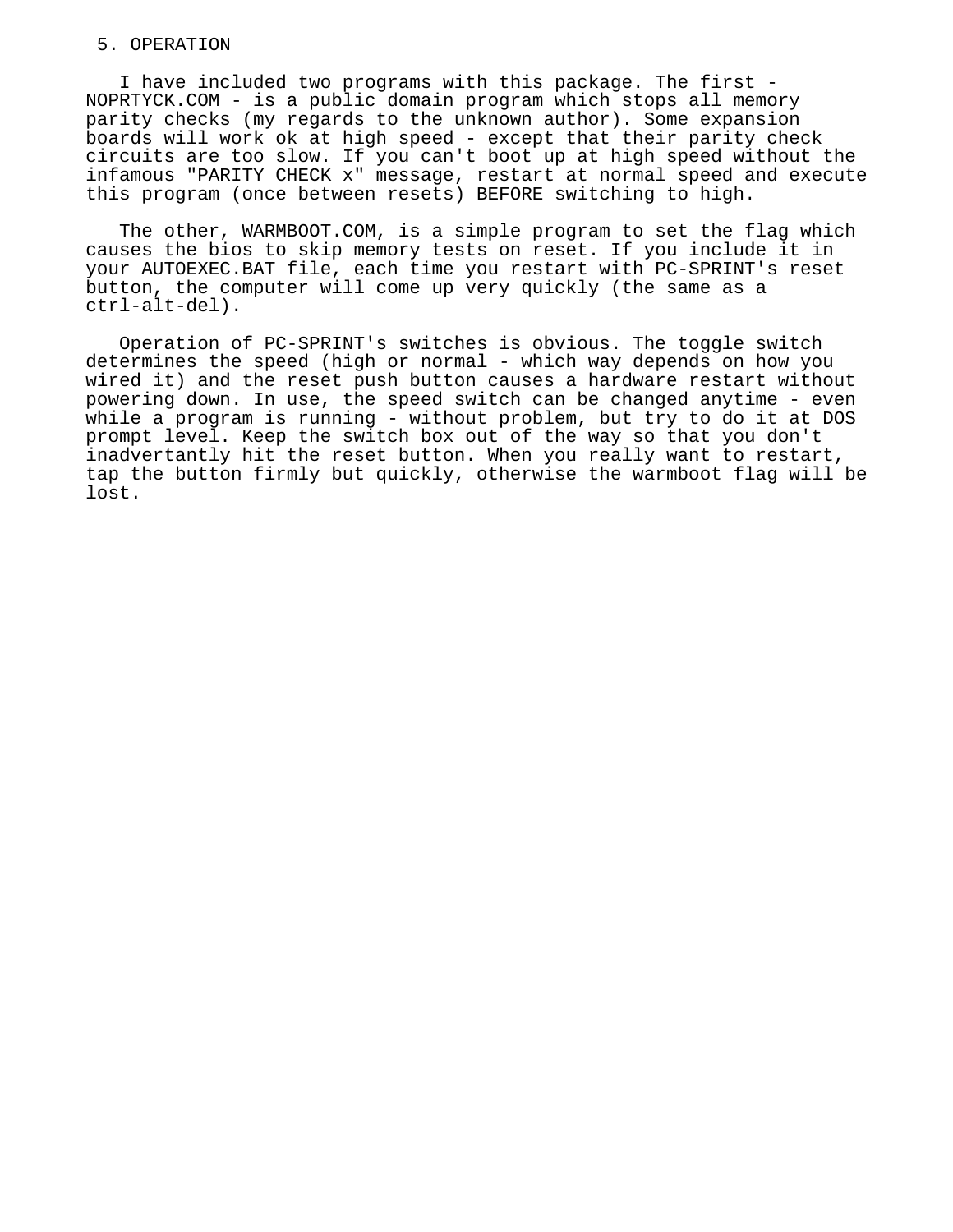### 6. THEORY

 The basic idea behind PC-SPRINT is simple - run the processor at a higher clock rate and processing speed goes up proportionately. On the IBM AT this can be done merely by replacing the processors' crystal for the PC & XT things aren't quite so easy for the following reasons:

- 1) The 8088 processor supplied is specified to run at only 5 mhz.
- 2) Operation of the timer circuits (interrupt, sound, etc.) ultimately depends on the original frequency which must then remain constant to maintain software compatibility.
- 3) A few common expansion boards (such as the color graphics adapter) require the original clock to operate correctly.
- 4) Some programs use "software timing loops", and are therefore processor speed dependent.

 PC-SPRINT attempts to solve these problems by running two crystals simultaneously (the original and a higher frequency). This allows changing only the processors clock, while keeping all other frequencies constant. Obviously, the processor must be replaced with a higher speed version.

 To gain easy access to the needed connections, PC-SPRINT replaces the 8284A clock generator on the PC's motherboard, but reconnects some of the 8284A's signals through itself, including the oscillator signal, thus keeping that constant.

 By adding another 8284A and crystal, a new frequency source is generated which can then be used to drive the unused external frequency input of the original 8284A. The original 8284A will then choose which source to operate from based on the logic level at its  $F/-C$  input (high = external, low = crystal) and generate the processors clock accordingly.

 The 8284A contains additional circuits to generate processor reset and to select and synchronize the processors "ready" line (used to cause the processor to wait for slow devices). By cross wiring the oscillator outputs of each 8284A to the others external frequency input and using the ready select circuits of the new 8284A, the PERIPHERAL CLOCK output (which feeds the timer circuits on the motherboard) is kept constant at its normal frequency as its source is selected by the same logic signal used for switching the processors clock.

 As mentioned previously, the 8284A also generates the processors reset. By "diode or-ing" the motherboard reset line with the debounced output of a momentary switch, a true (as opposed to the software generated "ctrl-alt-del") reset is provided. This "diode or" violates normal logic thresholds, but works in this case because the reset input of the 8284A is a "Schmitt trigger" type with higher than normal levels (when the hysteresis is added).

 The unused reset circuit of the added 8284A is combined with the output of a toggle switch to generate the logic level which switches the processors clock, giving manual control of speed. Both the reset switch and the speed switch use a pull up resistor to supply logic "high", and a capacitor to filter switch "bounce". These slow transitions are "squared off" by the Schmitt trigger inputs.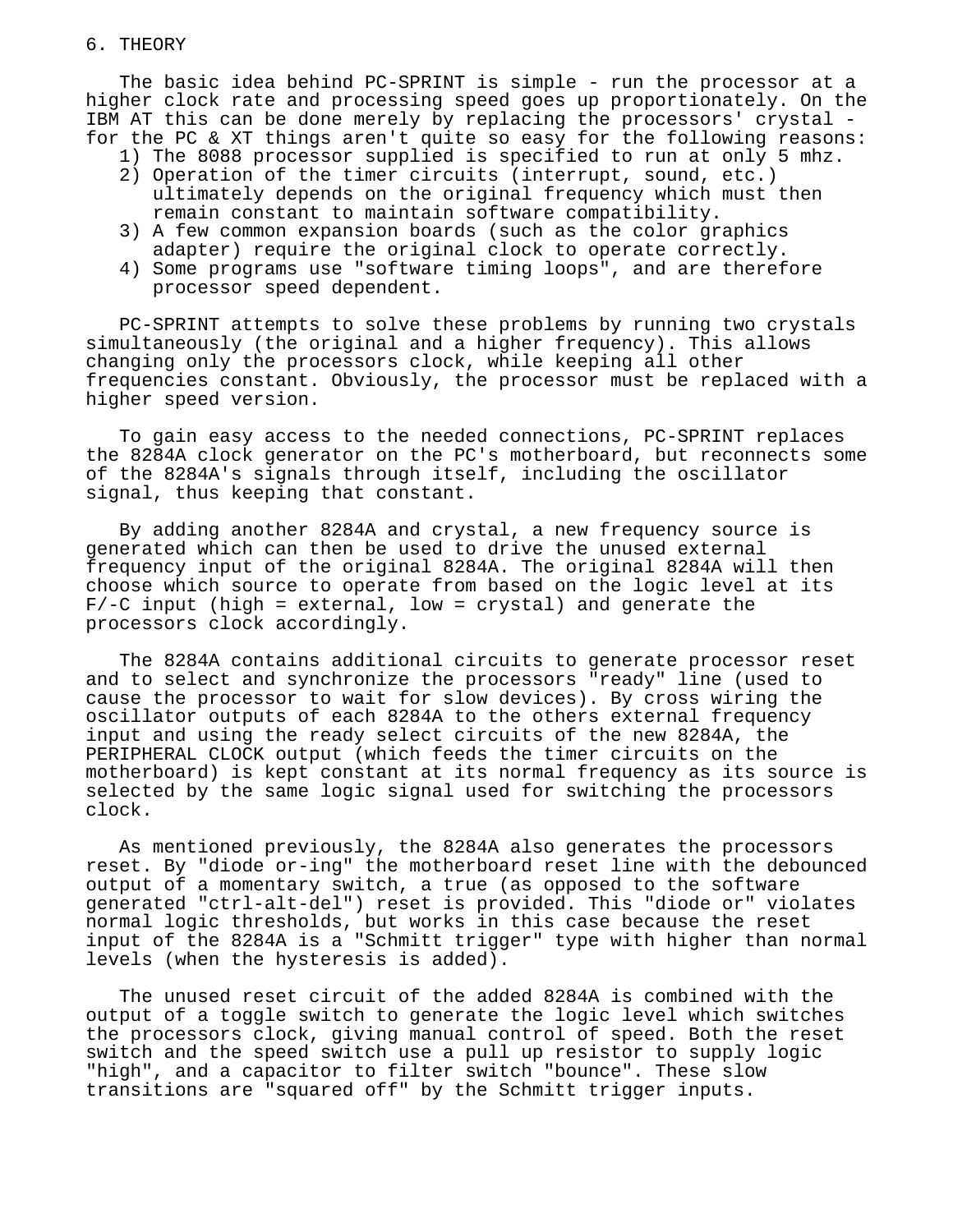# 7. COMMENTS

 I hope you find PC-SPRINT of some value. I've tried to give as much information as I can without making it my life's career. If interest in this experiment is sufficient, I may add some enhancements to PC-SPRINT in the future, as well as releasing other projects.

GOOD LUCK !